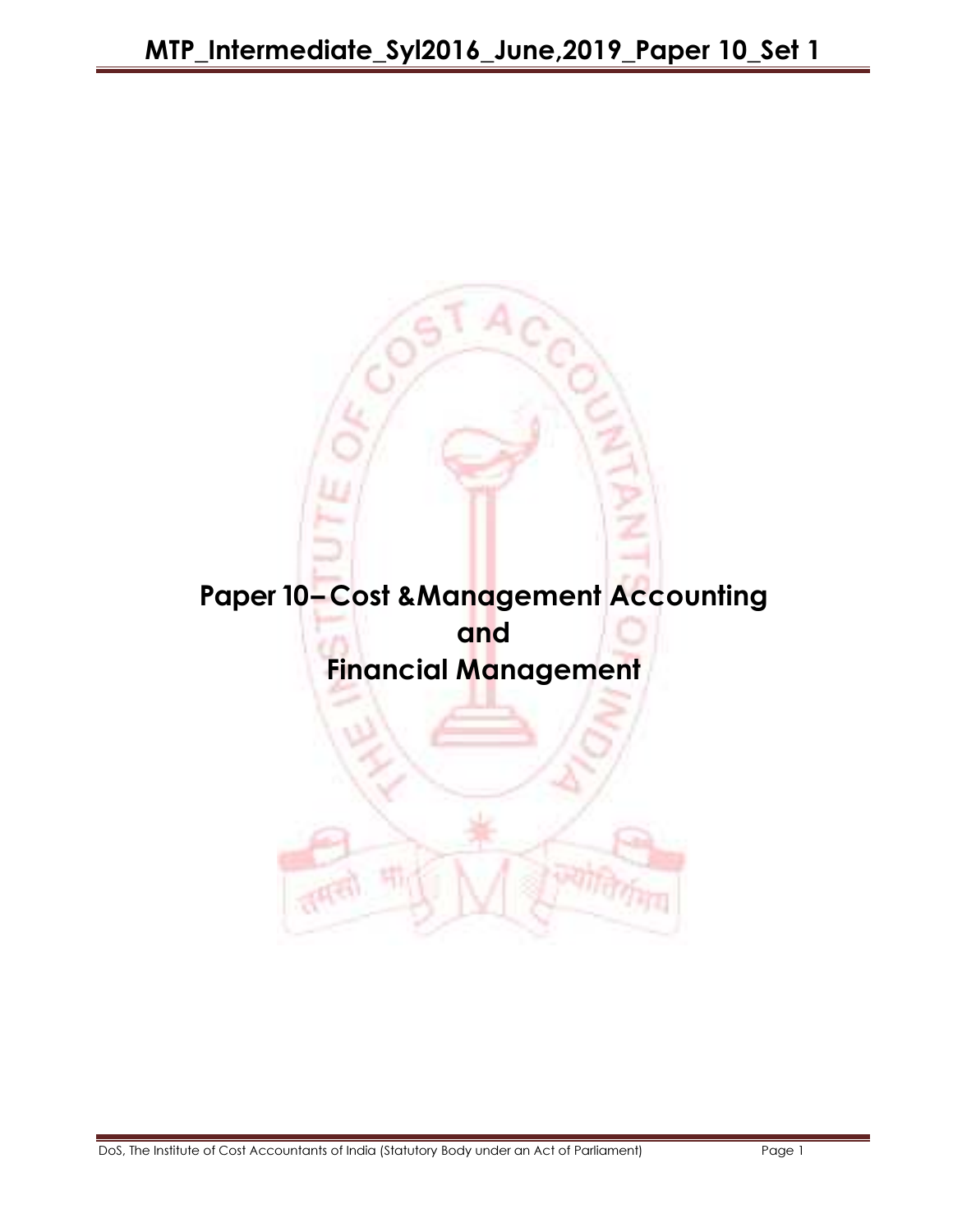# Paper-10: - Cost & Management Accounting and Financial Management

#### Full Marks: 100 Time allowed:3 hours

This paper has been divided into two Parts A & B,each carrying 50 marks. Further each Part has been divided into two sections each.

#### Part-A (COST & MANAGEMENT ACCOUNTING)

(50 Marks)

Section-I

Answer the following questions.

1.(a) Choose the most Appropriate alternative for the following (You may write only the Roman numeral and the alphabet chosen for your answer); 1 X 6 =6

(i) Division Accounting is divided into

- (a) 2
- (b) 3
- (c) 4
- (d) None of these

(ii) Contribution margin is known as,

- (a) Net income
- (b) Gross margin
- (c) Net profit
- (d) None of these
- (iii) The P/V ratio of a product is 0.4 and the selling price is 40 per unit. The marginal cost of the product would be
	- (a) 8
	- (b) 20
	- (c) 24
	- (d) 16

(iv)Budget period depends upon….

- (a) The type of budget
- (b) The nature of business
- (c) The length of trade Cycle
- (d) All of these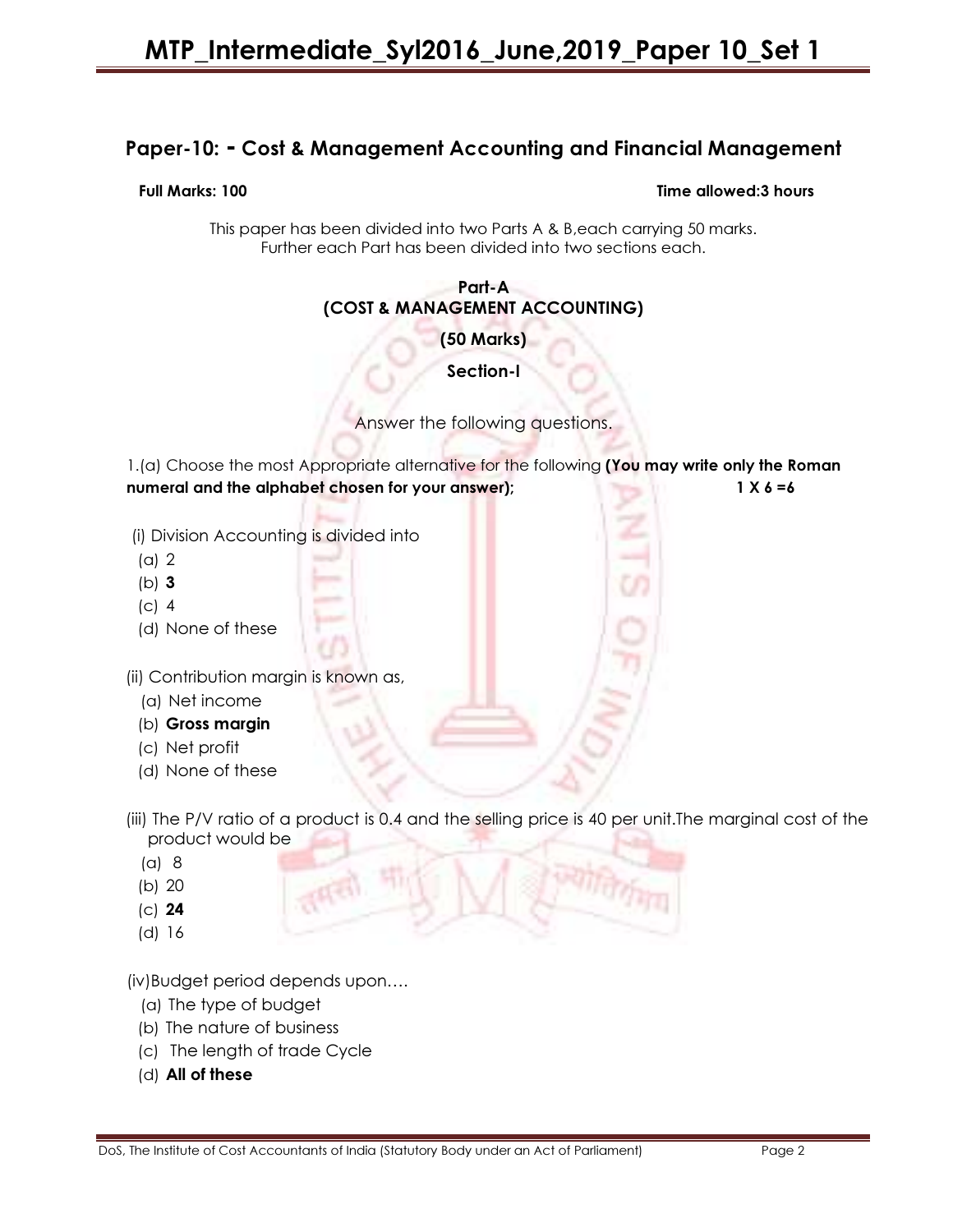- (v) Which of the following operating measures would a manager want to see decreasing over time?
	- (a) Merchandise inventory turnover
- (b) Total quality cost
- (c) Percentage of on-time deliveries
- (d) Finished goods inventory turnmover.

(b)Match the statement under Column I with the most appropriate statement under Column II (you may opt to write only the numeral and the matched alphabet instead of copying the contents into the answer book): 1X4=4

|  | Column I                 |     | Column II                                   |  |  |  |
|--|--------------------------|-----|---------------------------------------------|--|--|--|
|  | Variance Analysis        | 'A  | Definite Period                             |  |  |  |
|  | Budget is prepared for a | (B) | Avoidable Fixed Cost/PV ratio               |  |  |  |
|  | <b>Breakeven Point</b>   | IC. | Difference between Standard and Actual Cost |  |  |  |
|  | Shut down Point          |     | <b>Fixed Cost/PV ratio</b>                  |  |  |  |

#### Answer:

| $\cdots$ |  | $\cdots$<br>71<br>. | (iii)<br>一 |  |  |
|----------|--|---------------------|------------|--|--|
|          |  |                     |            |  |  |

- (c) Statement whether the following statement are True or False (You may write only the Roman numeral and whether True or False without Copying the Statement into answer book);
	- (i)At breakeven point margin of safety is nil.

12845

- (ii)It is optional for a company to have financial accounting.
- (iii)Zero based Budgeting cannot be used for decision making.
- (iv)Cash Budget Shows the expected sources and utilization of cash.

#### Answer:



#### Section II

 $2(a)$  A mobile manufacturing company finds that while it costs  $\bar{x}$  12.50ech to make component X-2870, the same is available in the market  $\bar{\tau}$  11.50 with an assurance continued supply. The Break down of cost is:

| <b>Direct Material</b>     | ₹ 5.50  |
|----------------------------|---------|
| Direct Labour              | ₹ 3.50  |
| Other variables            | ₹ 1.00  |
| Deprecation and fixed cost | ₹ 2.50  |
| Total                      | ₹ 12.50 |

(i) Should you make or buy

1X4=4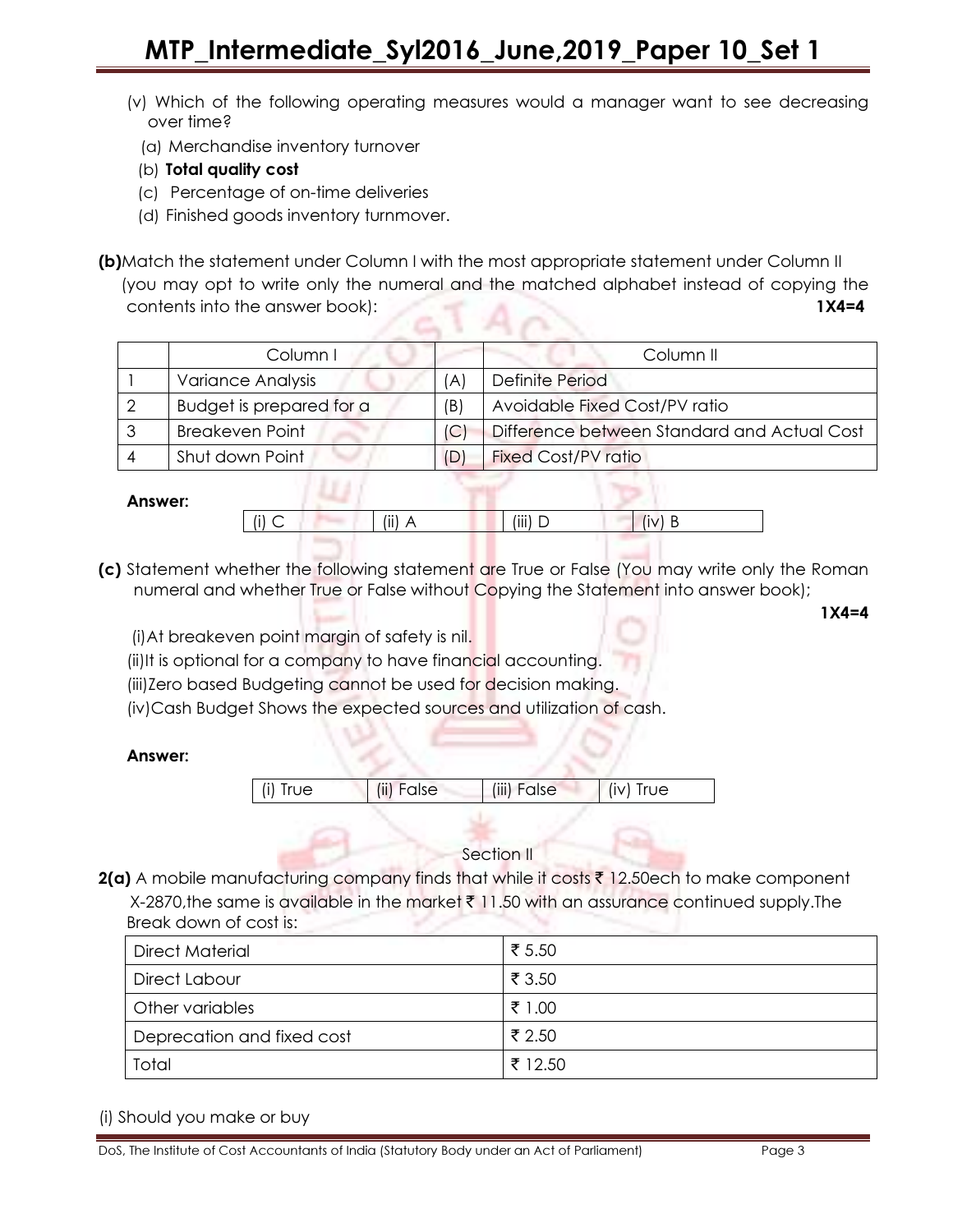(ii) What would be your decision if the supplier offers the component at  $\bar{\tau}$  9.70

(b) From the following data calculate:

 $(1)$ B.E.P expressed in amount of sales  $(\bar{\zeta})$ 

(2)Number of units that must be sold to earn a profit of  $\bar{\tau}$  90,000 per year

(3)How many units must be sold to earn a net income of 10% sales.

Sales price  $\bar{\zeta}$  30per unit;variable manufacturing costs  $\bar{\zeta}$  16.50 p.u;fixed factory overheads  $\bar{\zeta}$ 10,80,000 p.a selling costs ₹4.50 p.u.Fixed Selling costs ₹ 5,04,000 per year.

# Answer:2(a)

Calculation of Marginal Cost of Component X- 2870

|                        | Per Unit $(\bar{\bar{\mathbf{z}}})$ |
|------------------------|-------------------------------------|
| <b>Direct Material</b> | ₹ 5.50                              |
| Direct Labour          | ₹ 3.50                              |
| Other variables        | ₹ 1.00                              |
| <b>Marginal Cost</b>   | ₹ 10.00                             |

(i) Since the marginal cost per unit of 10.00 is lower than the market price of 11.50.It is recommended to manufacture the component in the factory.

(ii)Since the purchase price of 9.70 is lower than the marginal cost. The component should be bought from outside supplier provided proper quality and regular supply are guaranteed.

# 2(b)

Contribution p.u=Selling price p.u – Variable cost p.u (Direct labour + other variable)  $= 30(16.50 + 4.50) = 9$ 

BEP in units =( 5,04,000+10,80,000)/9 =1,76,000

1) BEP sales() = 1,76,000 X 30 =52,80,000

2)No. of units to be sold = (15,84,000 +90,000)/9 =1,86,000

3) Let 'S' be the no. of units required

 Desired profit =30S X 10% =3S  $Sales = S \times 30 = 30S$  Required units =( F.C+ Desired Profit) / Contribution per unit S=(15,84,000+3S)/9 6S=15,84,000= 2,64,000

**3(a)** A Co.Manufacturing two products operates a standard costing system. The standard OH content of each product in cost center 101 is. Product A  $\bar{\tau}$  4.80 (8 direct labour hours @ 60p. per hour)

Product  $B \bar{\tau}$  3.60 (6 direct labour hour @ 60 p. per hour) The rate of 60p. per hour is arrived at as follows:

[6]

[6]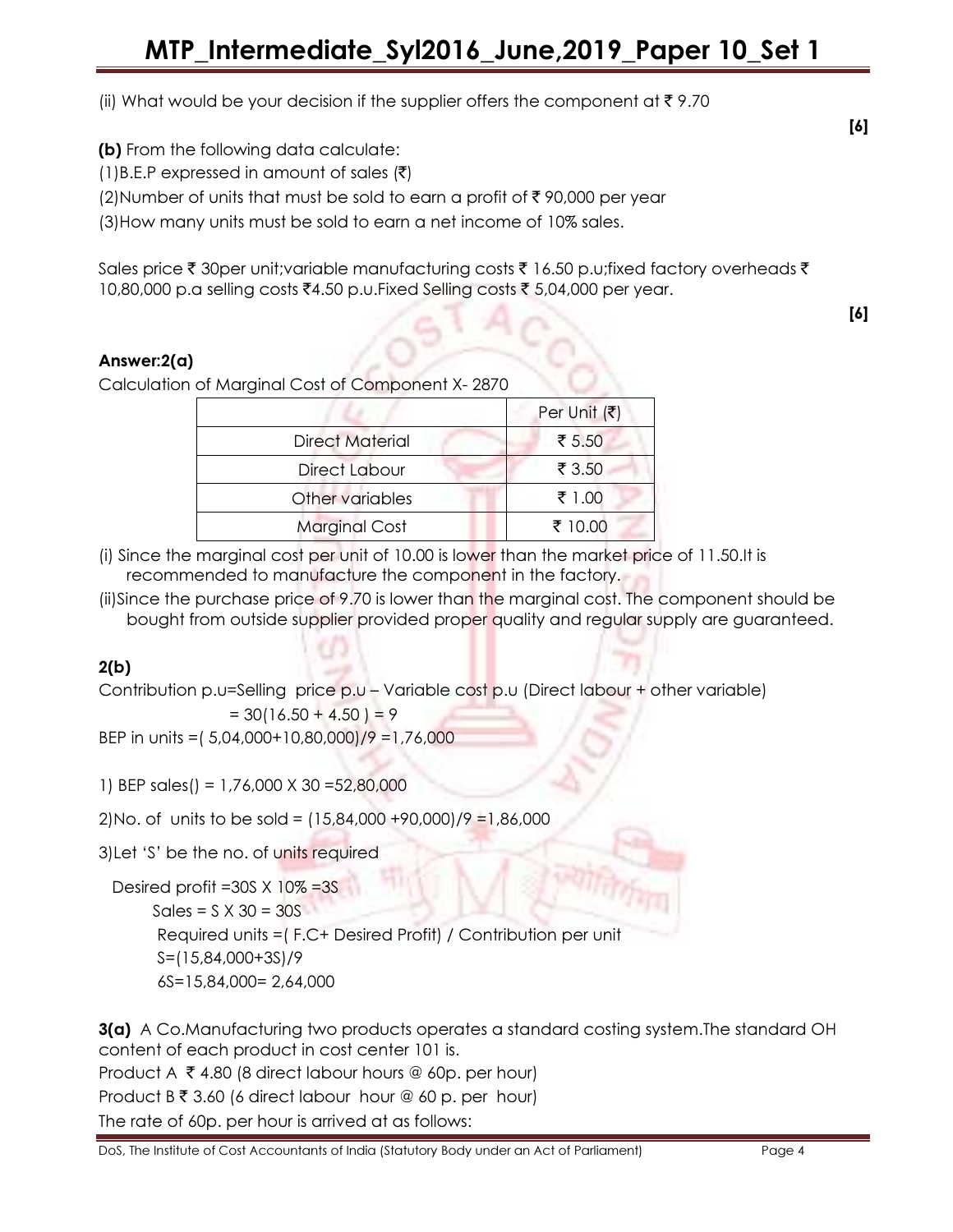| <b>Budgeted OH</b>                 | ₹ 1,140   |
|------------------------------------|-----------|
| <b>Budgeted Direct labour hour</b> | 1,900     |
| Output of product A                | 100 units |
| Output of product B                | 200 units |
| No opening or closing stock        |           |
| Actual direct labour hours worked  | 2,320     |
| Actual OH incurred                 | ₹1,280    |

(i) you are required to calculate total OH for the month.

(ii)Show division into: 1) expenditure 2)Volume 3)efficiency Variances.

[6]

(b) The Cost accountant of a Co .was given the following information regarding the OHs for Feb,2019

- a. Overhead Cost Variance ₹ 2,800
- b .Overhead Volume Variance ₹2,000 (A)
- c. Budgeted Hours for Feb, 2019: 1,200 Hours
- d. Budgeted OH for Feb, 2013: ₹ 12,000
- e. Actual Rate of Recovery of OH ₹16 per hour

You are required to assist him in computing the following for Feb, 2019

# 1. OHs expenditure Variance

- 2. Actual OH's incurred
- 3. Actual Hours for Actual Production
- 4. OHs Capacity Variance
- 5. OHs efficiency Variance
- 6. Standard Hours for Actual Production

[6]

**Answer: 3(a)** Computation of Required Values

| $SRSH(1)$ (₹)           | SRAH(2)( ₹)          | SRBH(3)( ₹)            | $ARAH(4)($ ₹) |
|-------------------------|----------------------|------------------------|---------------|
| $0.6$ X 2,000 = ₹ 1,200 | 0.6 X 2,320= ₹ 1,392 | $0.6$ X 1900 = ₹ 1,140 | ₹ 1,280       |

SH=(100 X 8) +(200 X6)=2,000 hrs.

where

(1)SRAH=Standard Cost of Standard Fixed overhead =  $\bar{z}$ 1,200

 $(2)$ SRAH =Standard Cost of Actual overhead = $\bar{z}1,392$ 

 $(3)$ SRBH =Budgeted overhead =  $\overline{5}1,140$ 

(4) ARAH=Actual overheads= $\bar{\tau}$  1,280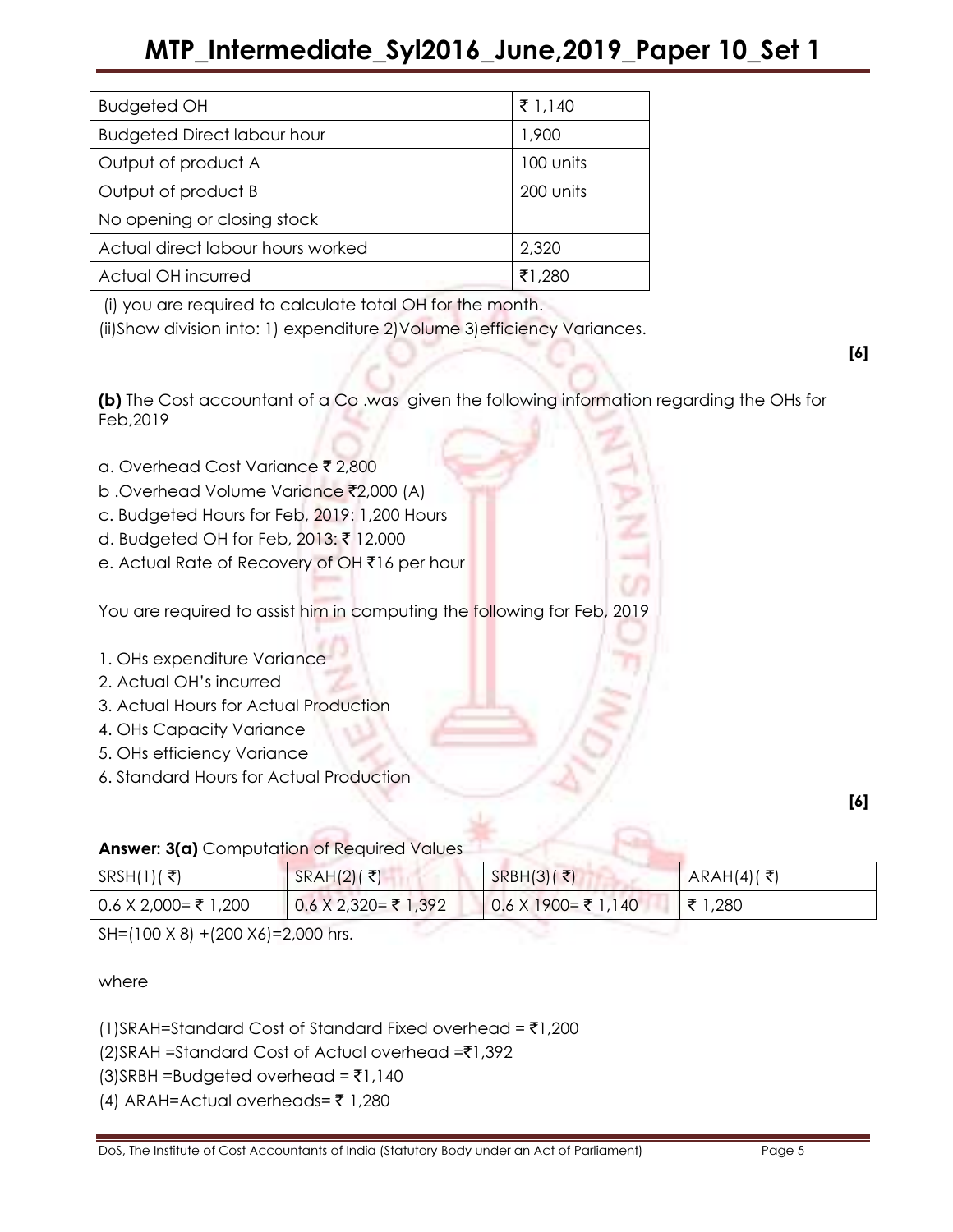| Computation of Required Variances: |  |
|------------------------------------|--|
|                                    |  |

 $(K)$ 

a.FOH efficiency Variance=(1)-(2)= ₹ 192(A) b.FOH Capacity Variance=(2)-(3)=  $\bar{z}$  252 (F)  $c.FOH$  Volume Variance = (1)-(3)= ₹ 60 (F) d.FOH budget Variance=  $(3)-(4)=7140(A)$ e.FOH Cost Variance=(1)-(4)= ₹80 (A)

| נ ט                                                                                          |                         |                   |                   |
|----------------------------------------------------------------------------------------------|-------------------------|-------------------|-------------------|
| SRSH(1)()                                                                                    | $SRAH(2)$ ()            | $SRBH(3)$ ()      | ARAH(4)()         |
| $10 \times 1,000 = 10,000$                                                                   | $10 \times 800 = 8,000$ | 10 X 1,200=12,000 | 16 X 800 = 12,800 |
| 1. SRAH-SRBH=Volume Variance<br>SRSH-12,000=2,000<br>SRAH = 10,000 or SH = 10,000/10 = 1,000 |                         |                   |                   |
| 2.SRSH-ARAH=Cost Variance<br>10,000-ARAH= 2,800<br>ARAH=12,800                               |                         |                   |                   |
| a. Overhead Expenditure Variance= 12,000-12,800= ₹ 800(A)                                    |                         | m                 |                   |
| b. Actual OH's incurred = ₹ 12,800                                                           |                         |                   |                   |
| c. Actual Hours for Actual Production = 800 hours                                            |                         |                   |                   |
| d. Overheads Capacity Variance = 8,000-12,000= $\bar{\xi}$ 4,000                             |                         |                   |                   |
| e Overheads Efficiency Variance = 10,000-8,000=₹ 2,000                                       |                         |                   |                   |
| f.Standard Hours for Actual Production=1,000 hours                                           |                         |                   |                   |

4(a) The profit for the year of Push on Ltd. works out 12.5% of the capital employed and the relevant figures are as under:

|                         | (₹)      |
|-------------------------|----------|
| Sales                   | 7,50,000 |
| <b>Direct Materials</b> | 3,75,000 |
| <b>Direct Labour</b>    | 1,50,000 |
| Variable Overheads      | 60,000   |
| Capital employed        | 6,00,000 |

The new sales manager who has joined the company recently estimates for the next year a profit of about 23 % on capital employed ,provided the volume of sales is increased by 10 % and simultaneously there is an increase in selling price of 4% and overall cost reduction in all the elements of cost by 2%.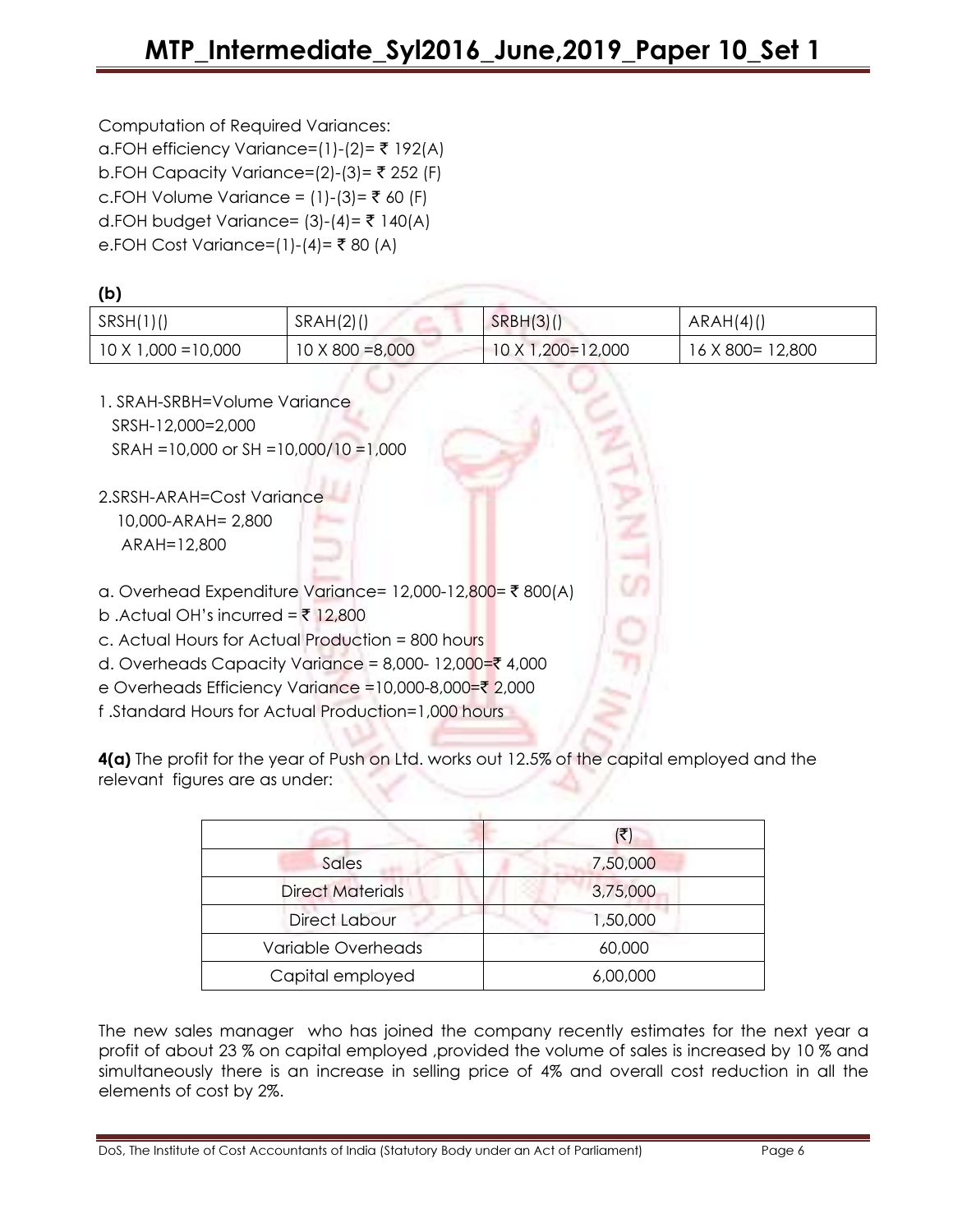Find out by computing in detail the cost profit for the next year, whether the proposal of sales manager can be adopted. **[6] If the accommodation of the contract of the contract of the contract of the contract of the contract of the contract of the contract of the contract of the contract of the contract of the con** 

(b)The learning curve as a management accounting has now become or going tool in industry,for its application are almost unlimited .When it is used correctly, it can lead to increase business and higher profits; when use without proper knowledge ,it can lead to lost business and bankruptcy.State precisely

(i) your understanding of the learning curve

(ii) The theory of learning curve

(iii) The areas where learing curves may assist in management accounting ; and

(iv) IIustrate the use of learning curves for calculating the expected average units cost of making.

a) 4 machines b) 8 machines

Using the data below:

| Direct labour need to make first machine                            | 1,000 hrs     |
|---------------------------------------------------------------------|---------------|
| Learning curve                                                      | 90%           |
| <b>Direct Labour Cost</b>                                           | ₹ 15 per hour |
| Direct materials cost                                               | ₹ 1,50,000    |
| Fixed cost for either size orders                                   | ₹ 60,000      |
| Answer: 4(a)<br><b>Computation of Fixed Expenses</b><br>Particulars |               |
| Sales                                                               | 7,50,000      |
| Less: Profit(6,00,000 X 12.5%)                                      |               |
|                                                                     | 75,000        |
| <b>Total Cost</b>                                                   | 6,75,000      |
| Less: All costs other than Fixed cost                               | 5,85,000      |
| <b>Fixed Cost</b>                                                   | 90,000        |

[6]

#### Statement showing Computation of Profit If Salesman's Proposal is Adopted

| 1.941                                   |          |  |  |  |
|-----------------------------------------|----------|--|--|--|
| <b>Particulars</b>                      | (₹)      |  |  |  |
| (i) Sales (7,50,000 X110%X104%)         | 8,58,000 |  |  |  |
| (ii) Variable Cost:                     |          |  |  |  |
| Direct Material (3,75,000 X 110% X98%)  | 4,04,250 |  |  |  |
| Direct Labour (1,50,000 X110% X98%)     | 1,61,700 |  |  |  |
| Variable overheads (60,000 X 110% X98%) | 64,680   |  |  |  |
|                                         | 6,30,630 |  |  |  |
| (iii) Contribution (i-ii)               | 2,27,370 |  |  |  |
| (iv) Fixed Cost (90,000 X98%)           | 88,200   |  |  |  |
| (V) Profit                              | 1,39,170 |  |  |  |

(b)

# Statement showing computation of cost of making 4 machines & 8 Machines: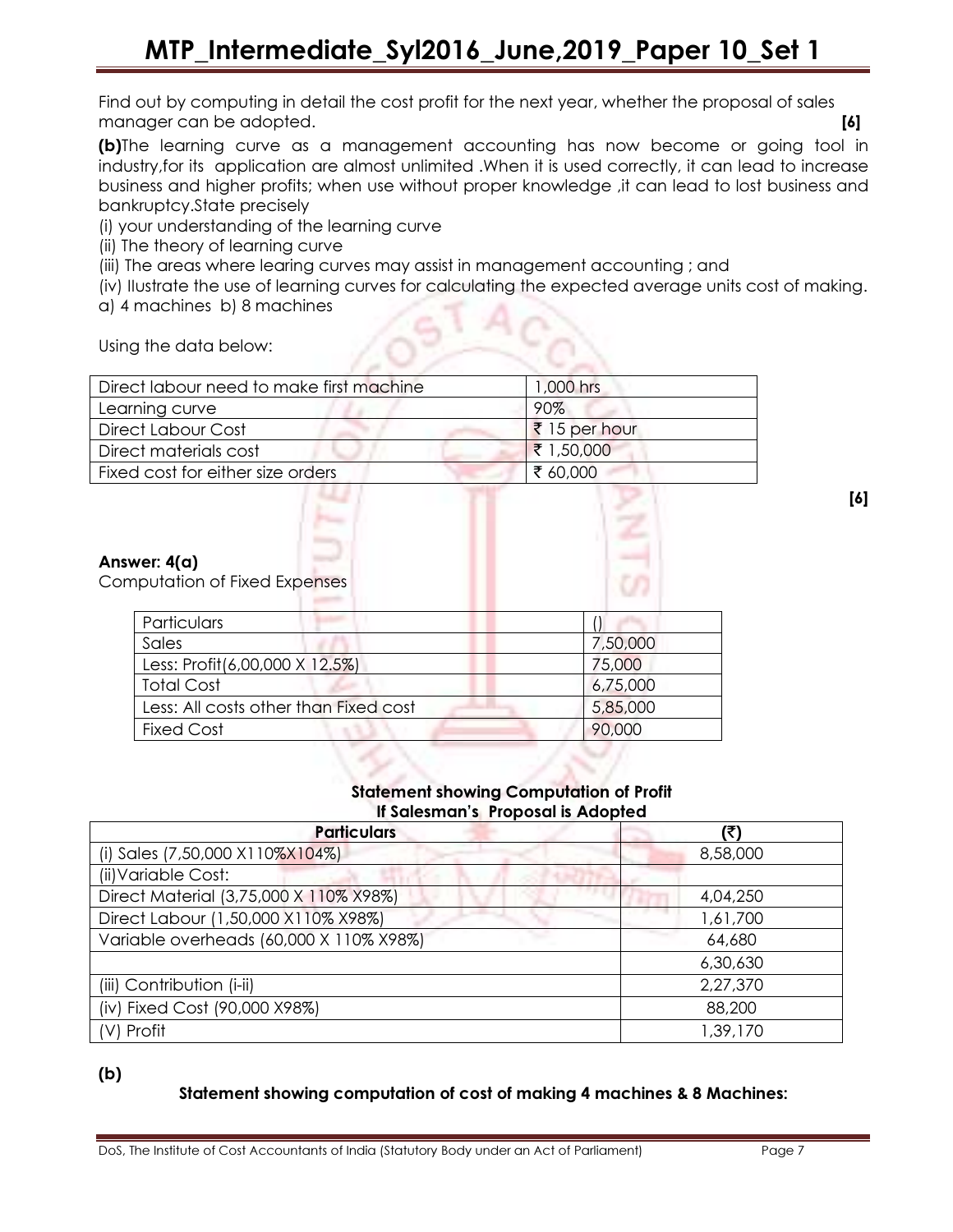# MTP\_Intermediate\_Syl2016\_June,2019\_Paper 10\_Set 1

| No of   | Average time | Labour Cost | Material | <b>Fixed Cost</b> | Total    |
|---------|--------------|-------------|----------|-------------------|----------|
| Machine | Hours        |             |          |                   |          |
|         | ,000         | 15,000      | 1,50,000 | 60,000            | 2,25,000 |
|         | 900          | 13,500      | 1,50,000 | 30,000            | 1,93,500 |
|         | 810          | 12,150      | 1,50,000 | 15,000            | ,77,150  |
|         | 729          | 10,935      | ,50,000  | 7,500             | 1,68,435 |

Average cost of making 4 Machines  $\bar{c}$  1,77,150 Average cost of making 8 Machines  $\bar{z}$  1,68,435

#### 5.Write short notes on any three out of the following : 4X3=12

(i)Practical application of Differential Costs.

(ii) Performance Budgeting

(iii)Limitations of Uniform Costing

(iv) Distinctive Features of Learning Curve Theory.

#### Answer:

**5(i)** Practical Application of Differential Costs:

They are useful in managerial decisions, which are enumerated below:

(a) Determination of most profitable levels of production and price.

(b) Acceptance of offer at a lower price or offering a quotation at lower selling price in order to increase capacity.

(c) It is used to decide whether it will be more profitable to sell a product as it is or to process it further into a different product to be sold at an increased price.

(d) Determining the suitable price at which raw material may be purchased.

(e) Decision of adding a new product or business segment.

(f) Discontinuing a product or business segment in order to avoid or reduce the present loss or increase profit.

(g) Changing the product mix.(viii) Make or buy decisions.

(h) Decision regarding alternative capital investment and plant replacement.

(i) Decision regarding change in method of production.

#### (ii)Performance Budgeting:

Performance Budgeting is synonymous with Responsibility Accounting which means thus the responsibility of various levels of management is predetermined in terms of output or result keeping in view the authority vested with them. The main concepts of such a system are enumerated below:

(a) It is based on a classification of managerial level for the purpose of establishing a budget for each level. The individual in charge of that level should be made responsible and held accountable for its performance over a given period of time.

(b) The starting point of the performance budgeting system rests with the organization chart in which the spheres of jurisdiction have been determined. Authority leads to the responsibility for certain costs and expenses which are forecast or present in the budget with the knowledge of the manager concerned.

(c) The costs in each individual's or department's budget should be limited to the cost controllable by him.

(d) The person concerned should have the authority to bear the responsibility.

(iii) Limitations of Uniform Costing: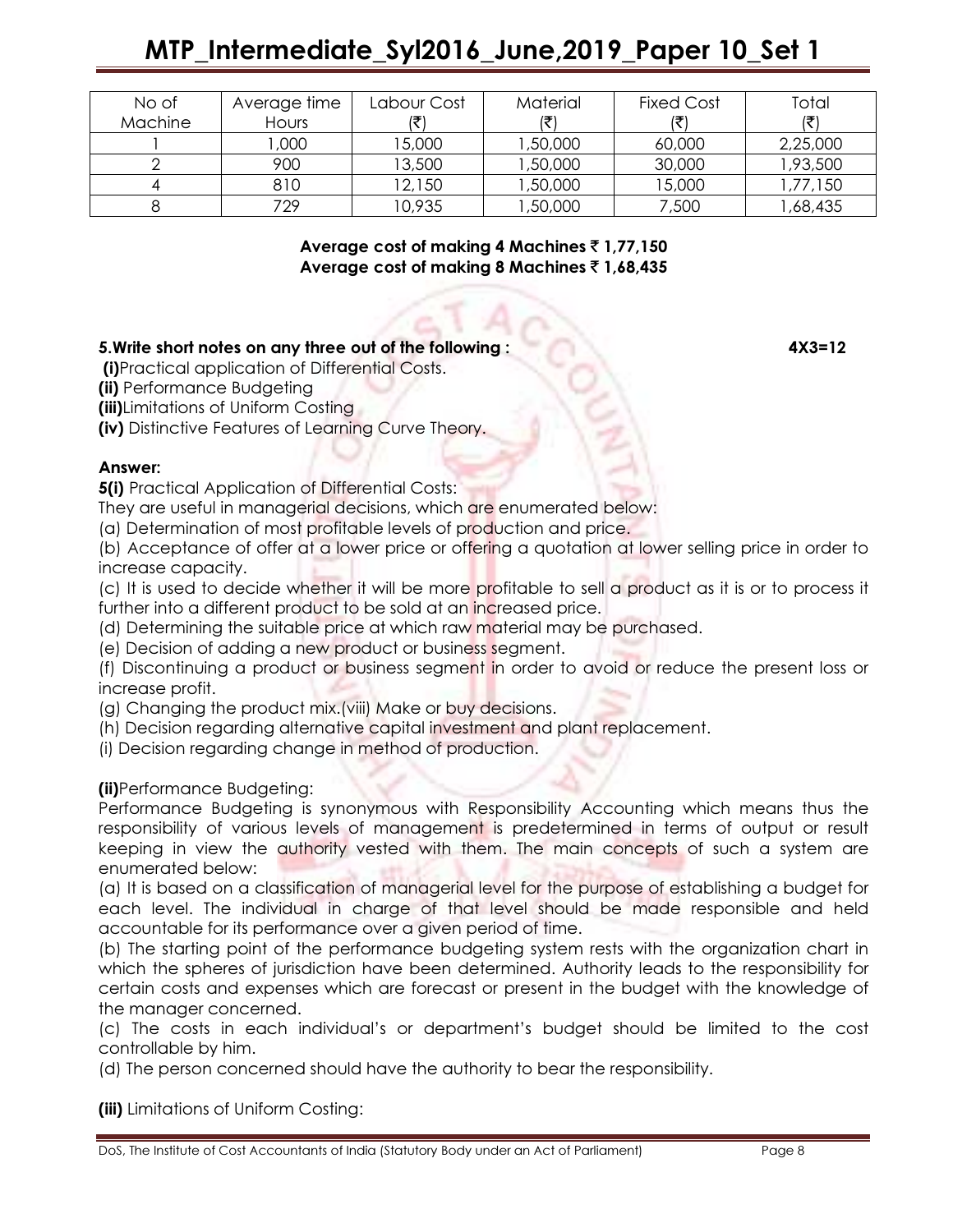# MTP\_Intermediate\_Syl2016\_June,2019\_Paper 10\_Set 1

(a) Uniform costing presumes the application of same principles and methods of Costing in each of the member firms. But individual units generally differ in respect of certain key factors and methods.

(b) For smaller units the cost of installation and operation of uniform Costing System may be more than the benefits derived by them.

(c) Uniform costing may create conditions that are likely to develop monopolistic tendencies within the industry. Prices may be raised artificially and supplies curtailed.

(d) If complete agreement between the members is not forthcoming, the statistics presented cannot be relied upon. This weakens the uniform Costing System and reduces its usefulness.

(iv) Distinctive Features of Learning Curve Theory

(i) Learning curve is not a cost reduction technique. It is a naturally occurring human phenomenon.

(ii) It is a human characteristic that a person engaged in repetitive task will improve his performance over time.

(iii) In the initial stage of production, generally the workers do not have the confidence of completing the job successfully. When they produce a few units, they gain confidence. People learn from errors.

(iv) When the workers produce more and more units, they come to know the problems and their reasons. Now they are able to avoid the problems.

(v) The workers are able to find the new methods of doing the job; they are able to complete task in less time.

(vi) Better equipments and tools are developed.

(vii) Better product designs lead to increased efficiency.

Part B (Financial Management) (50 Marks) Section III

6. Answer the following questions:

- (a) Choose the correct answer from the given four alternatives:  $[1 \times 6 = 6]$
- (i) \_\_\_\_\_\_\_\_\_ \_\_\_\_\_\_\_\_\_\_ reflects the impact of change in sales on the level of operating profits of the firm.
	- (A) Operating Leverage
	- (B) Financial Leverage
	- (C) Combined Leverage
	- (D) None of the above
- (i) Which one of the following activities is outside the purview of dividend decision in financial management?
	- (A) Identification of the profit after taxes
	- (B) Measurement of the cost of funds
	- (C) Deciding on the pay-out ratio
	- (D) Considering issue of bonus shares to equity shareholders
- (ii) Which of the following is a Profitability Ratio?
	- (A) Proprietary Ratio
	- (B) Debt-Equity Ratio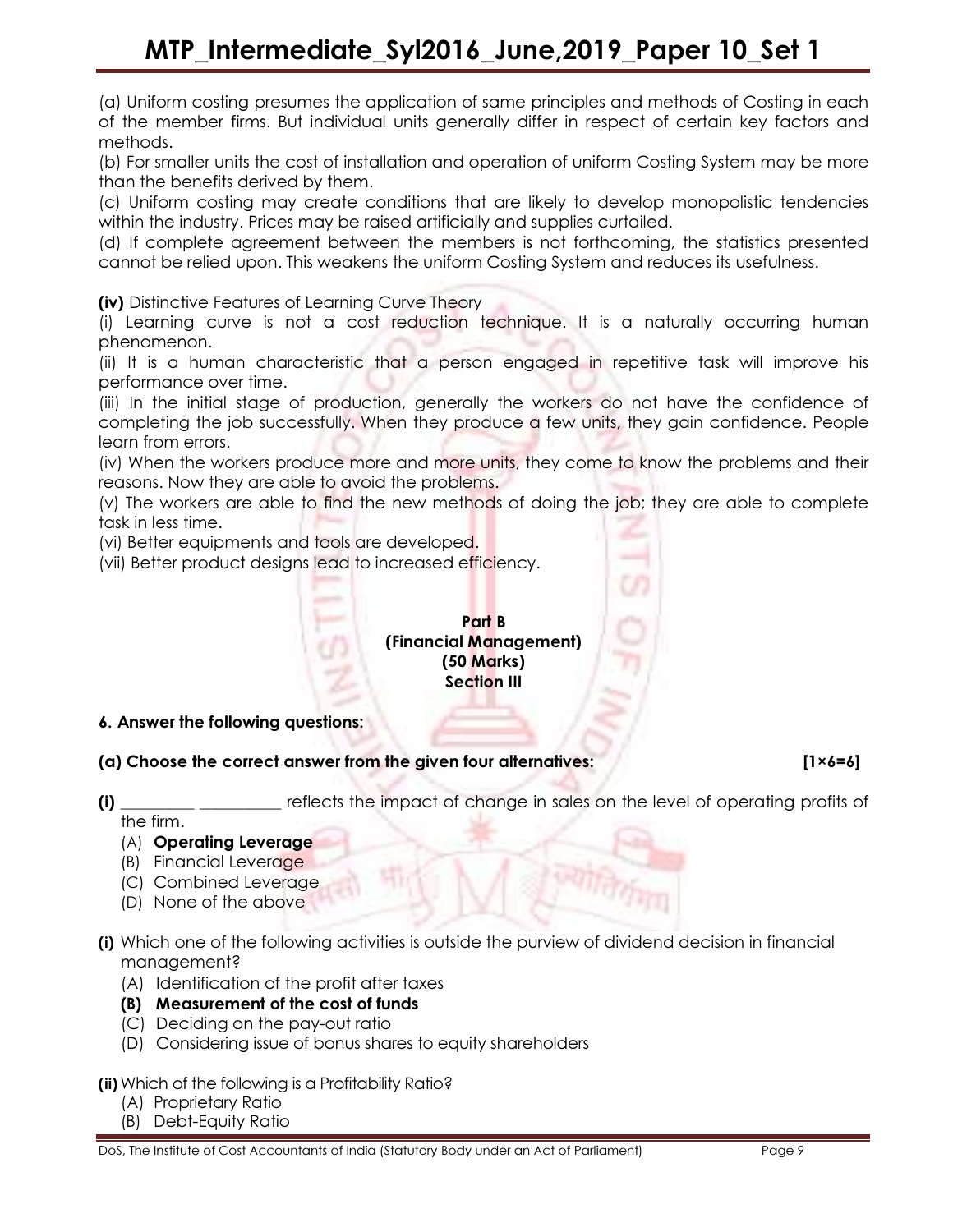# (C) Price-Earning Ratio

(D) Fixed Asset Ratio

(iii) In cash flow statement, the item of interest is shown in

- (A) Operating Activities
- (B) Financing Activities
- (C) Investing Activities
- (D) Both B and C

(iv) From the following select one factor which is application of fund.

- (a) Issue of share capital
- (b) Decrease in working capital
- (c) Increase in working capital
- (d) None of the above

(v) From the enumerated list please select instrument which is not dealt in capital market.

- (a) Commercial Paper
- (b) Debenture
- (c) Sweat Equity
- (d) None of the above

(b) Match the statement under Column I with the most appropriate statement under Column II (you may opt to write only the numeral and the matched alphabet instead of copying the contents into the answer book): [1×4=4]

| Column I                                | <b>Column II</b>                  |
|-----------------------------------------|-----------------------------------|
| (i) Current Ratio                       | (A) Dividend Irrelevancy Model    |
| (ii) High risk and high reward projects | <b>Bearer instrument</b><br>(B    |
| financing                               |                                   |
| $(iii)$ GDR                             | (C) Equity Financing              |
| (iv) MM Model                           | (D) Commitment to meet short term |
|                                         | liabilities                       |

#### Answer:

|                              | (D)<br>(C) |  |  |  |
|------------------------------|------------|--|--|--|
| (i)<br>(ii)<br>(iii)<br>(iv) | (B)<br>(A) |  |  |  |

(c) Statement whether the following statement are True or False (You may write only the Roman numeral and whether True or False without Copying the Statement into answer book);

 $[1 \times 4=4]$ 

- (i) The excess of Current Liabilities over Current Assets is known as Net Working Capital.
- (ii) Letter of Credit represents short-term unsecured promissory notes issued by firms which enjoy a fairly high credit rating.
- (iii) Profitability Index of a project is the ratio of the present value of future net cash inflows to the present value of cash outflows.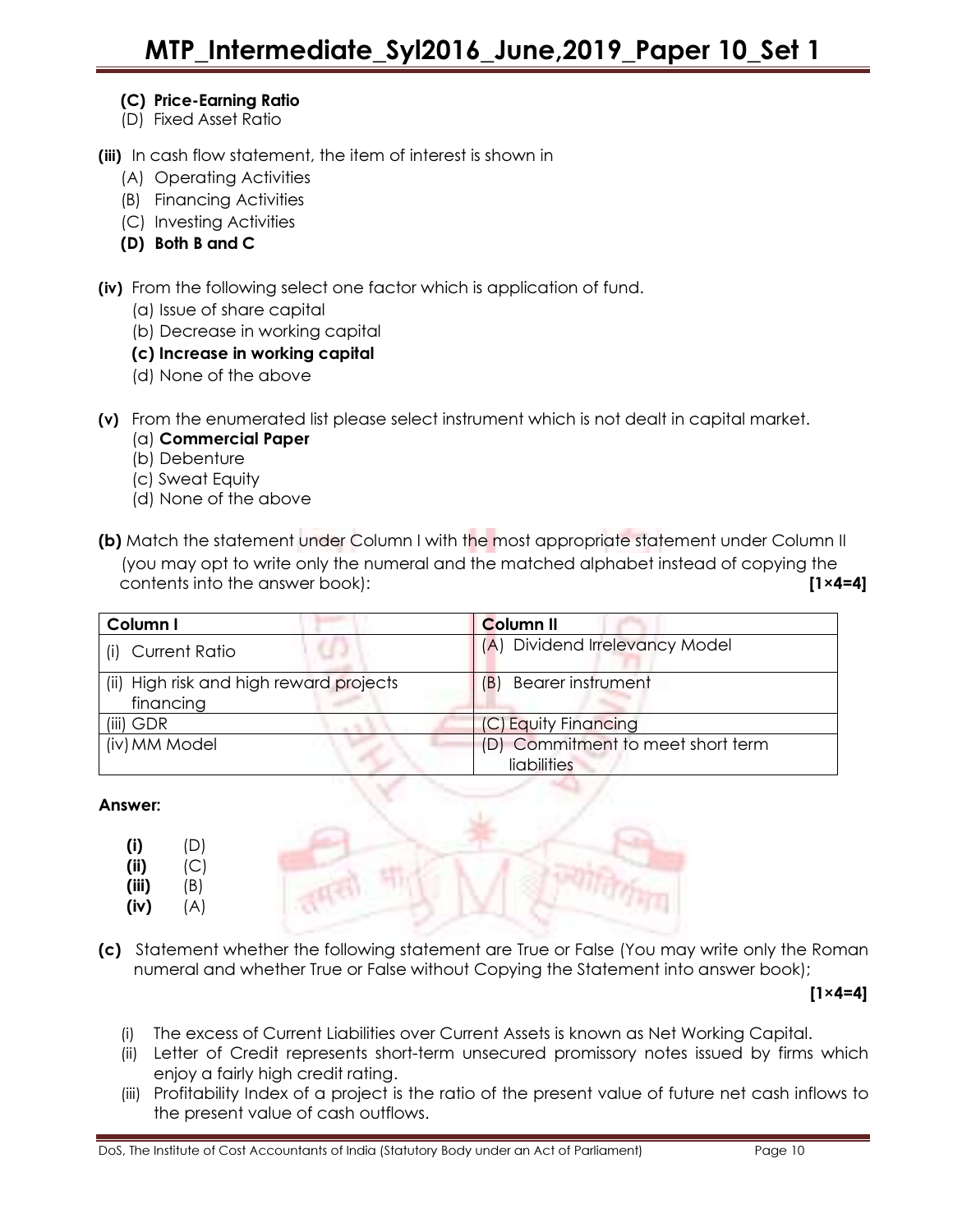# MTP\_Intermediate\_Syl2016\_June,2019\_Paper 10\_Set 1

The price of a share of common stock acts as a barometer indicating how well

(iv) management is doing on behalf of shareholders.

#### Answer:

- (i) False;
- (ii) False;
- (iii) True
- (iv) False.

#### Section IV Answer any three Question from Q. No 7, 8, 9 and 10. Each Question carries 12 Marks.

CL 20

|  |  | <b>7.(a)</b> The following is the summary having a sale of ₹32 lakh. |
|--|--|----------------------------------------------------------------------|

| Sales to net worth (times)     | 2.3 <sub>1</sub> |
|--------------------------------|------------------|
| Current debt to net worth (%)  | 421              |
| Total debt to net worth (%)    | 751              |
| Current ratio (times)          | 2.9              |
| Net sales to inventory (times) |                  |
| Fixed assets to net worth (%)  | 53.2             |

#### **Proforma Balance Sheet**

| Net worth      | $---$ | <b>Fixed assets</b> |  |
|----------------|-------|---------------------|--|
| Long-term debt | ---   | Cash                |  |
| Current debt   | $---$ | <b>Stock</b>        |  |
|                |       | Sundry debtors      |  |
|                | ---   |                     |  |

You are required to Complete the Performa Balance Sheet. **[8]** 

# 7.(b) Classify the following independent items of cash flows under AS-3

- (I) Cash receipts from future contracts held for trading purpose.
- (II) Cash receipts from repayment of advances to third parties other than a financial enterprise.
- (III) Cash interest received from by a financial enterprise.
- (IV) Cash received from disposal of fixed assets.
- (V) Cash receipts from interests in joint venture.
- (VI) Dividends paid by a non- financial enterprise.
- (VII) Cash payments on account of acquisition of a subsidiary.
- (VIII) Cash flows arising from taxes on income, not specifically identifiable.

#### [4]

#### Answer: 7(a)

| Liabilities    | Amount (₹) | <b>Assets</b>       | Amount (₹) |
|----------------|------------|---------------------|------------|
| INet Worth     | 13,91,304  | <b>Fixed Assets</b> | 7,40,173   |
| Long-Term debt | 4,59,130   | Cash                | 4,44,869   |
| lCurrent debt  | 5,84,348   | <b>Stock</b>        | 6,80,851   |
|                |            | Sundry Debtors      | 5,68,889   |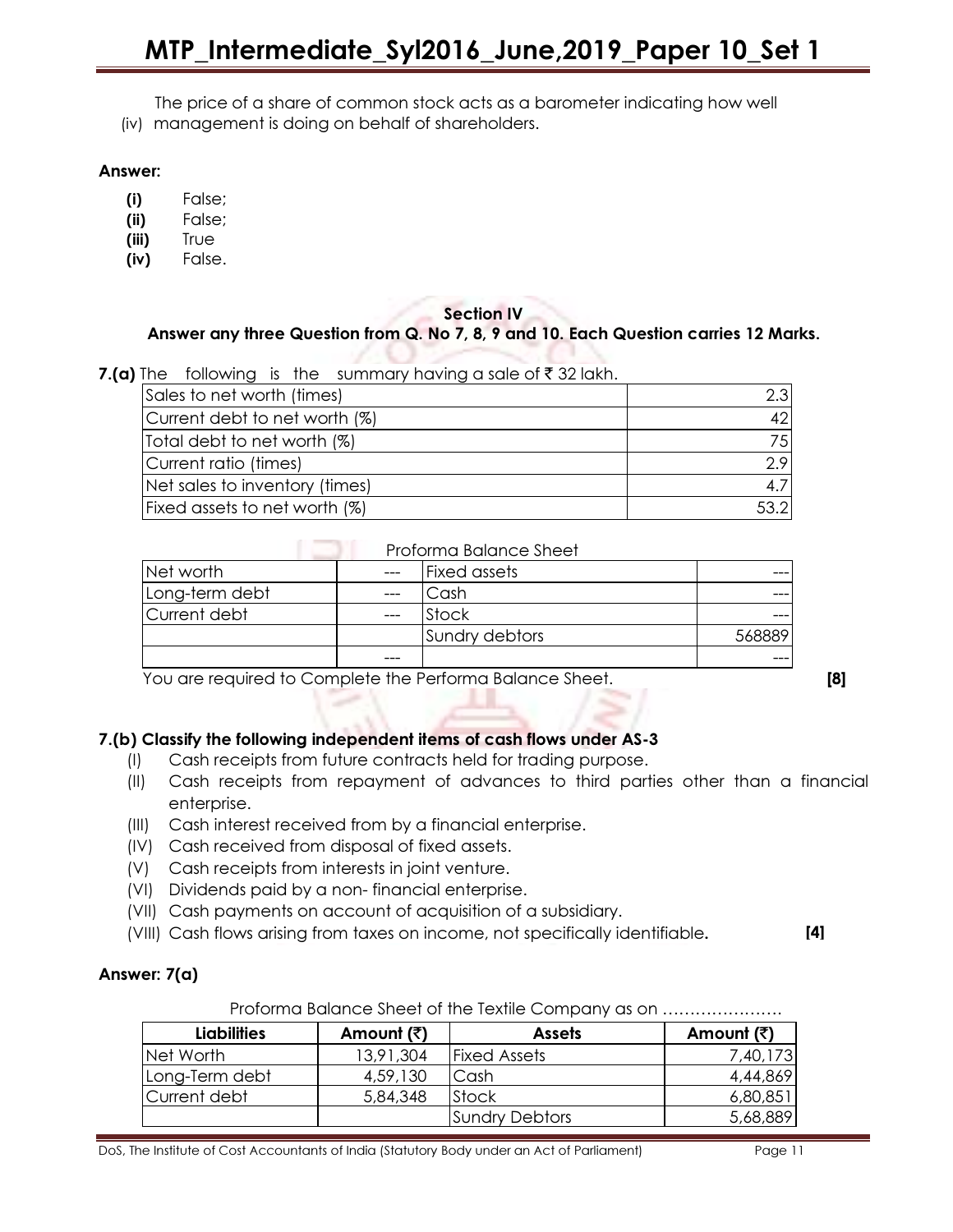Working Notes:

- 1. Net worth = ₹ 32,00,000 ÷ 2.3 =₹ 13,91,304
- 2. Current debt =  $(3, 91, 304/100) \times 42 = 5,84,348$
- 3. Total debt =  $(3.91,304/100) \times 75 = 10,43,478$
- 4. Long-term debt =  $\bar{\tau}$  10,43,478 `5,84,348 =  $\bar{\tau}$  4,59,130
- 5. Fixed assets =  $(7 13, 91, 304/1, 000) \times 532 = 77,40,173$
- 6. Current assets =  $\overline{5}$  5,84,348 x 2.9 =  $\overline{5}$ 16,94,609
- 7. Inventory =  $\overline{z}$  32,00,000 ÷ 4.7 =  $\overline{z}$  6,80,851
- 8. Cash = $\overline{516,94,609}$  ( $\overline{56,80,851}$  +  $\overline{55,68,889}$ ) =  $\overline{54,44,869}$

#### 7(b)

Classification of the following independent items of cash flows under AS-3 :

- (I) Cash receipts from future contracts held for trading purpose Operating Activities
- (II) Cash receipts from repayment of advances to third parties other than a financial enterprise – Investing Activities
- (III) Cash interest received from by a financial enterprise **Operating Activities**
- (IV) Cash received from disposal of fixed assets **Investing Activities**
- (V) Cash receipts from interests in joint venture **Investing Activities**
- (VI) Dividends paid by a non-financial enterprise Financing Activities
- (VII) Cash payments on account of acquisition of a subsidiary **Investing Activities**
- (VIII) Cash flows arising from taxes on income, not specifically identifiable Operating Activities
- 8.(a) S. Ltd. produces a product with the following revenue-cost structure:

|                      | ₹ per unit |
|----------------------|------------|
| <b>Raw Material</b>  |            |
| Direct labour        | 80         |
| Overheads            | 37         |
| Total cost           | 232        |
| Profit               | 58         |
| <b>Selling Price</b> | 29C        |

The following additional information is available:

(i)Average raw materials in stock: one month

(ii) Average work in-process: half-a-month—Raw Materials 100%, Direct labour 50%,Overheads 50% complete

-40-7

- (iii) Average finished goods in stock: one month
- (iv) Credit allowed by suppliers: one month
- (v) Credit allowed to debtors: two months (vi)
- (vi) Time lag in payment of wages: half-a-month
- (vii) Overheads: one month
- (viii) One-fourth of sales are on cash basis
- (ix) Cash balance is expected to be  $\bar{\tau}$  1,65,000

You are required to prepare a statement showing the Working Capital requirement of the company to finance a level of activity of 60,000 units of annual output. Assume uniform production throughout the year. Wages and overheads accrue uniformly.

24,34,782 24,34,782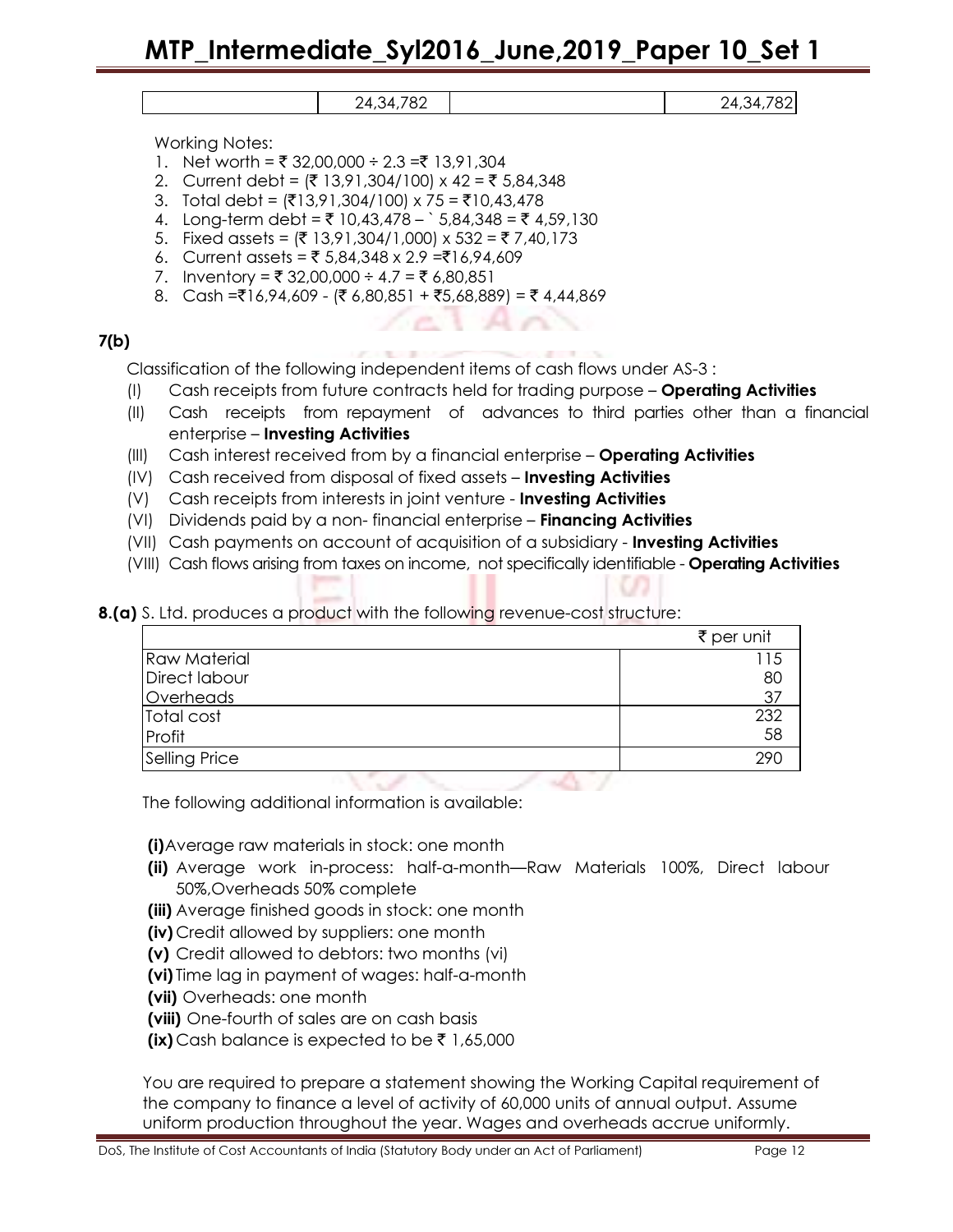Debtors are to be taken at cost. **[8]** 

8.(b) The following information is available for ABC & Co.

| <b>FRIT</b>       | ₹11.20.000 |
|-------------------|------------|
| Profit before Tax | ₹ 3,20,000 |
| Fixed costs       | ₹ 7.00.000 |

Calculate % change in EPS if the sales are expected to increase by 5%. [4]

 $/afAn$ 

### Answer 8(a)

| <b>Statement showing estimate of Working Capital</b>                         |                                 |           |  |
|------------------------------------------------------------------------------|---------------------------------|-----------|--|
| <b>Particulars</b>                                                           |                                 | ₹         |  |
| <b>Current Assets:</b>                                                       |                                 |           |  |
| Stock of Raw material (60,000 units $\times$ 115 $\times$ 1 /1 2)            |                                 | 5,75,000  |  |
| Work-in-progress:                                                            |                                 |           |  |
| Raw materials (60,000 units $\times$ 115 $\times$ 1/12 $\times$ 1/2          | 2,87,500                        |           |  |
| Direct labour (60,000 units x 80 x 1 / 12 x 1/2 x 1/2)                       | 1,00,000                        |           |  |
| Overheads (60,000 units $\times$ 37 $\times$ 1/12 $\times$ 1/2 $\times$ 1/2) | 46,250                          | 4,33,750  |  |
| Stock of finished goods (60,000 units × 232 × 1/12)                          |                                 | 11,60,000 |  |
| Debtors (60,000 units $\times$ 3/4 $\times$ 232 $\times$ 2/12)               |                                 | 17,40,000 |  |
| Cash balance                                                                 |                                 | 1,65,000  |  |
|                                                                              | (a)                             | 40,73,750 |  |
| <b>Current Liabilities:</b>                                                  |                                 |           |  |
| Creditors for raw material (60,000 units × 115 × 1 /1 2)                     |                                 | 5,75,000  |  |
| Creditors for wages (60,000 units $\times$ 80 $\times$ 1/12 $\times$ 1/2)    |                                 | 2,00,000  |  |
| Creditors for overheads (60,000 units $\times$ 37 $\times$ 1/12)             |                                 | 1,85,000  |  |
|                                                                              | (b)                             | 9,60,000  |  |
| <b>Net Working Capital</b>                                                   | (b)<br>(a)<br>$\qquad \qquad -$ | 31,13,750 |  |
| <b>Total Working Capital Requirement</b>                                     |                                 | 31,13,750 |  |

# (b)

In order to find out the % change in EPS as a result of % change in sales, the combined leverage should be calculated as follows:

| Operating Leverage | $=$ Contribution/EBIT<br>$=$ ₹ 11,20,000 + `7,00,000/11,20,000                                 |
|--------------------|------------------------------------------------------------------------------------------------|
| Financial Leverage | $= 1.625$<br>$=$ EBIT/Profit before Tax<br>$= ₹11,20,000/3,20,000$                             |
| Combined leverage  | $= 3.5$<br>$=$ Contribution/ Profit before Tax = OL $\times$ FL<br>$= 1.625 \times 3.5 = 5.69$ |

53.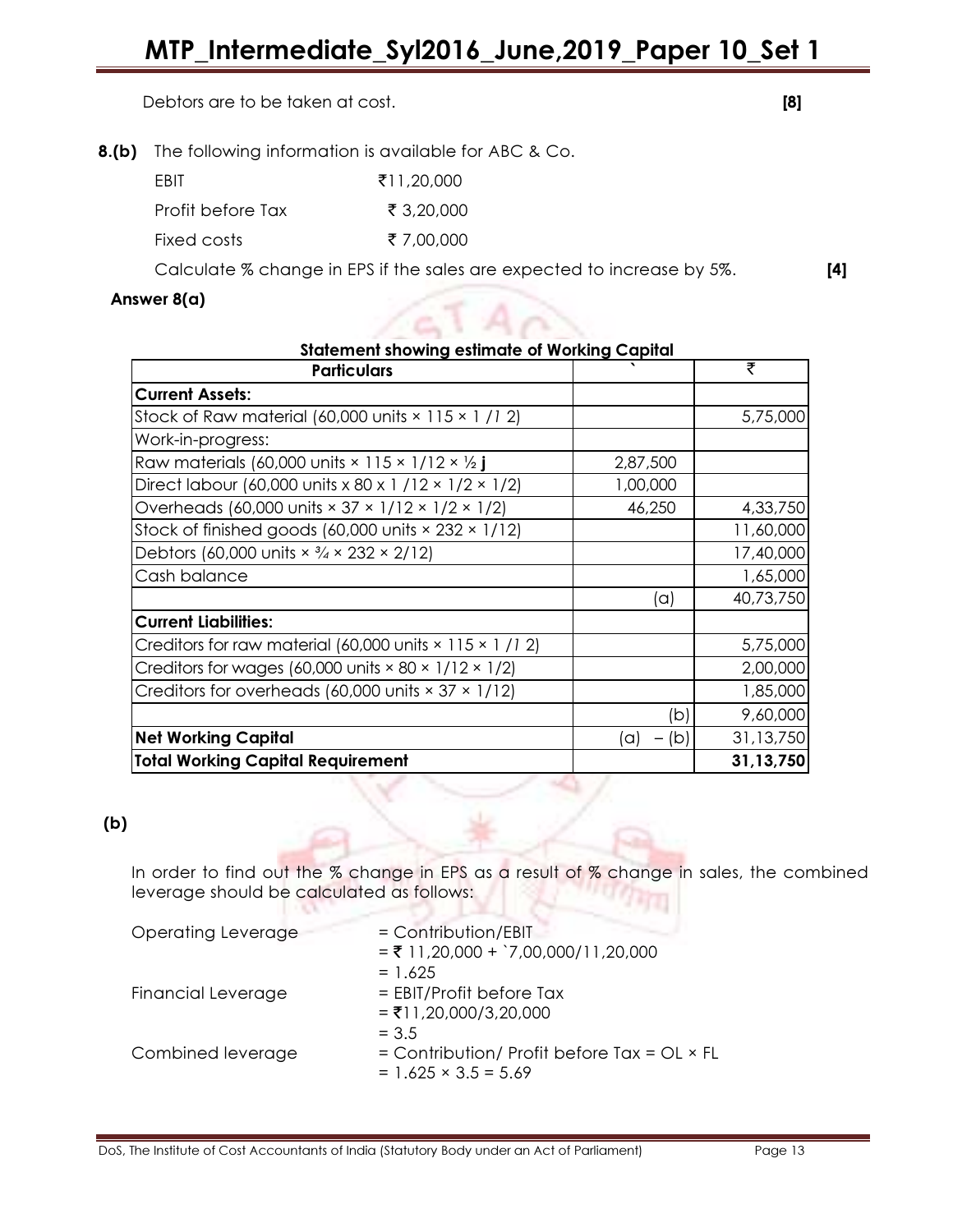The Combined leverage of 5.69 implies that for 1% change in sales level, the % change in EPS would be 5.69%. So, if the sales are expected to increase by 5%, then the % increase in EPS would be  $5 \times 5.69 = 28.45\%$ .

#### **9.(a)** The capital structure of J Ltd. is as under:

| Particulars                               |                   |
|-------------------------------------------|-------------------|
| Equity shares @ `10 each                  | 100,00,000        |
| 9% Preference Shares @`100 each           | 30,00,000         |
| 14% Debentures @ `100 each                | 70,00,000         |
| The market price of these securities are: |                   |
| <b>Equity Shares</b>                      | 35 per share      |
| <b>Preference Share</b>                   | 120 per share     |
| Debentures                                | 110 per debenture |

Other information are:

(i) Equity shares have a floatation cost of `5 per share. The next year's expected dividend is  $\bar{\tau}$  3 with annual growth of 5%. The company pays all earnings in the form of dividends.

- (ii) Preference Shares are redeemable at a premium of 10%, have 2% floatation cost and 10 year maturity.
- (iii) Debentures are redeemable at par, have 4% floatation and 10 year maturity.
- (iv) Corporate tax rate is 30%.

You are required to calculate the weighted average cost of capital using (i) book value weights.  $\begin{bmatrix} 7 \end{bmatrix}$ 

**9.(b)** ZZZ Co. has four potential projects all with an initial cost of  $\bar{\tau}$  15,00,000. The capital budget for the year will only allow the company to take up only one of the three projects. Given the discount rates and the future cash flows of each project, which project should they accept?

[5]

# Answer:9(a)

Cost of Capital  $(K_e)$  = D/P + G  $= 3/(35 - 5) + 0.05$  $= 3/30 + 0.05$  $= 0.10 + 0.05$  $= 0.15$  or  $15\%$ Cost of preference capital  $(K_p) = [{9 + (110 - 98)}/10]/{(110 + 98)}$  /2}  $= (9+1.2) / 104$  $= 10.2 / 104$  $= 0.098$  or, 9.8% Cost of Debt  $(K_d)$  =  $[14 (1 - 0.3) + {(100 - 96)/10}/(100 + 96)/2$  $= \{(14 \times 0.7) + 0.4\}/98$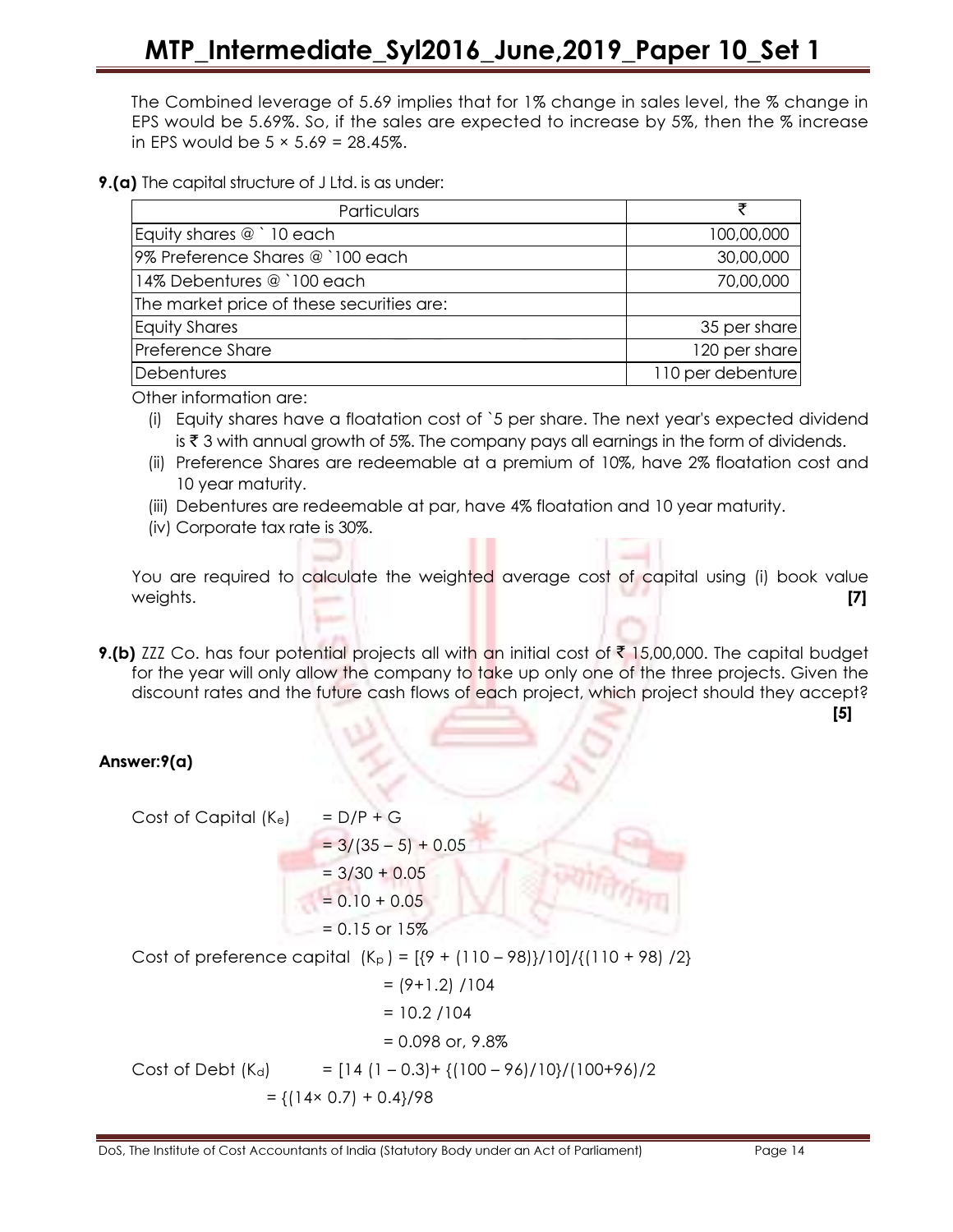$= (9.8 + 0.4)/98$ 

 $= 10.2/98 = 0.1041$  or  $10.41%$ 

Calculation of WACC using book value weights:

| Source of Capital    | <b>Book Value</b> | Weight | Cost   | <b>WACC</b> |
|----------------------|-------------------|--------|--------|-------------|
|                      | (₹)               |        |        |             |
| Equity Shares        | 1,00,00,000       | 0.5    | 0.15   | 0.075       |
| 9% Preference Shares | 30,00,000         | 0.15   | 0.098  | 0.0147      |
| 14% Debentures       | 70,00,000         | 0.35   | 0.1041 | 0.0364      |
|                      | 2,00,00,000       | I .OO  |        | 0.1261      |

#### 9(b)

#### Project A

PV of Annuity of  $\bar{\tau}$  3,50,000 for 5 years at 4% rate of discount —  $3,50,000 \times 4,452 = \overline{5} 15,58,200$  $NPV = ₹15,58, 200 - ₹15,00,000 = ₹58,200$ 

#### Project B

PV of Annuity of ₹4,00,000 for 5 years at 8% rate of discount-4,00,000  $\times$  3.993 =15,97,200 NPV = ₹ 15,97,200 – ₹ 15,00,000 = ₹ 97,200

#### Project C

PV of Annuity of ₹ 5,00,000 for 5 years at 10% rate of discount-5,00,000  $\times$  3.791 - 18,95,500 NPV  $= ₹18,95,500 - ₹15,00,000 = ₹3,95,500$ 

# Accept Project C

#### 10. Write short note on any three of the following: [3×4=12]

- (a) Combined Leverage
- (b) Importance of Cost of Capital in Financial Management
- (c) Foreign Currency Convertible Bonds (FCCBs)
- (d) Marginal Cost of Capital:

#### Answer:

(a) A combination of the operating and financial leverages is the total or Combination Leverage. The operating leverage causes a magnified effect of the change in sales level on the EBIT level and if the financial leverage combined simultaneously, then the change in EBIT will, in turn, have a magnified effect on the EPS. A firm will have wide fluctuations in the EPS for even a small change in the sales level. Thus effect of change in sales level on the EPS is known as combined leverage. Thus Degree of Combined Leverage may be calculated as follows:

DCL=Contribution/Earning after Interest.